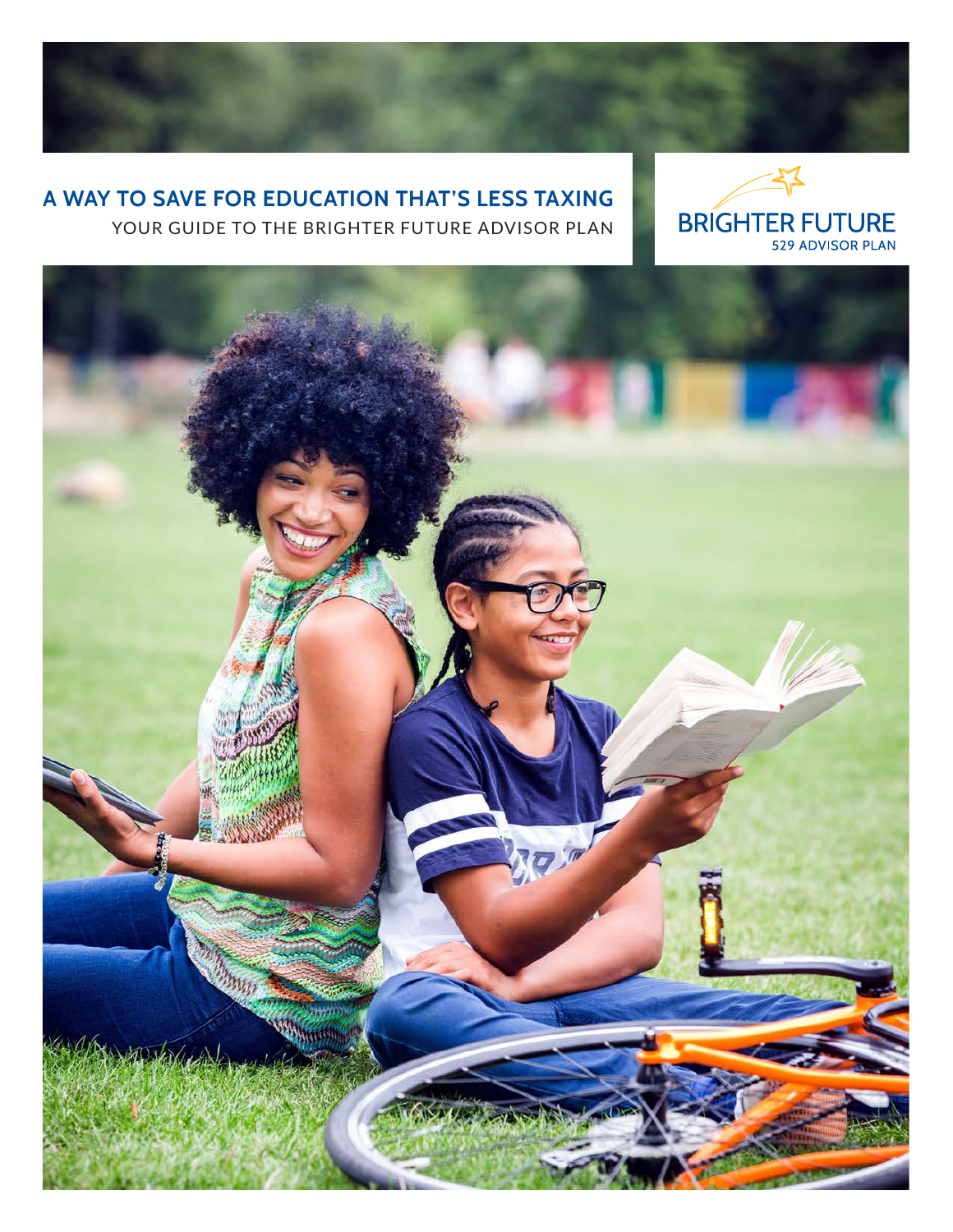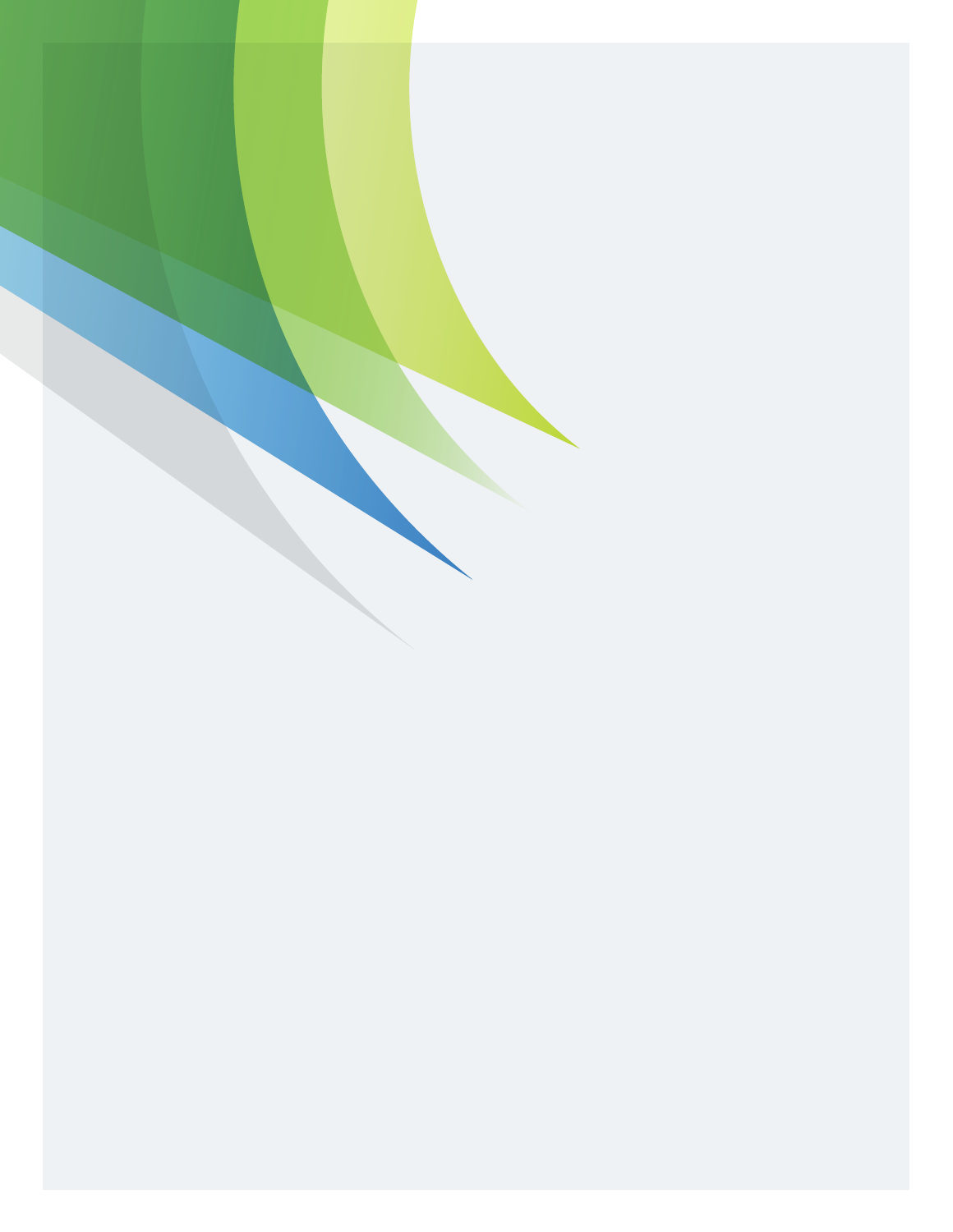AN INNOVATIVE TOOL TO HELP YOU SAVE FOR EDUCATION SAVING FOR COLLEGE HAS NEVER BEEN MORE IMPORTANT—AND SEEMINGLY MORE CHALLENGING. COLLEGE GRADUATES EARN 48% MORE THAN THOSE WITH ONLY A HIGH SCHOOL DIPLOMA! YET OVER THE PAST TEN YEARS, THE AVERAGE TOTAL COST OF COLLEGE CONTINUED TO RISE FASTER THAN THE CONSUMER PRICE INDEX.2

AS DAUNTING AS THAT MIGHT SEEM, DON'T BE DISCOURAGED. YOUR FINANCIAL PROFESSIONAL CAN HELP BUILD A SAVINGS STRATEGY THAT WORKS FOR YOU. AND THE GOOD NEWS IS THAT YOUR FINANCIAL PROFESSIONAL IS EQUIPPED WITH AN INNOVATIVE TOOL TO ASSIST IN THAT EFFORT: THE BRIGHTER FUTURE ADVISOR PLAN, WHICH OFFERS A FLEXIBLE, LOW-COST AND TAX-ADVANTAGED WAY TO SAVE FOR EDUCATION.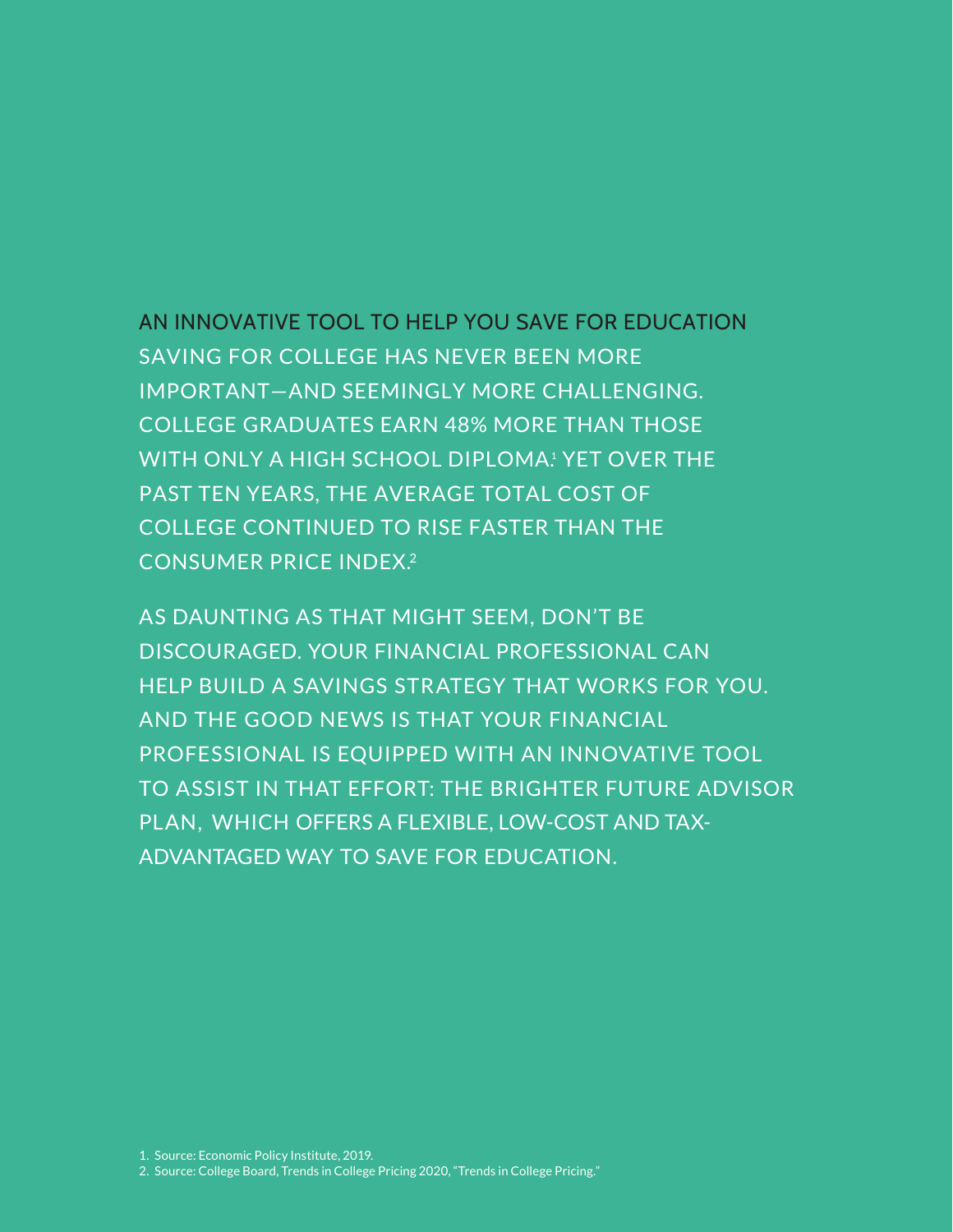# WHY USE A 529 PLAN?

There are many education savings strategies available today, but 529 plans offer many advantages.

#### Tax Deferral

529 plans offer federal (and in some cases, state) tax advantages that help make it possible to grow your education savings faster than in a taxable account. $3$  You pay no taxes on earnings while your money remains in a 529 account, and withdrawals are exempt from federal taxes when used for qualified education expenses.<sup>4</sup>

As the chart below illustrates, the combination of tax-deferred growth and tax-free withdrawals can add up to significantly increased savings over a taxable account.

#### Estate and Gift-Tax Advantages

Account owners who make a contribution to a Brighter Future Advisor Plan may receive an immediate benefit in reducing the value of their gross estate. For example, you may contribute up to \$16,000 each year (\$32,000 for married couples, or \$160,000 if taking advantage of five-year accelerated gifting<sup>5</sup>) to a Brighter Future Advisor Plan account for a beneficiary (the student for whom you're saving) without incurring the gift-tax, and those assets would be excluded from your estate for estate tax purposes.

### Control and Flexibility

You maintain control of the assets at all times, choosing where and how to spend the money. You can use the account to pay for qualified expenses at any eligible public or private college, university, undergraduate or graduate program, qualified K-12 tuition (up to \$10,000 per year per student), eligible vocational school or trade school, any apprenticeship that is registered and certified with the Secretary of Labor, or principal or interest on any qualified education loan as defined in section 221 (d) of the Internal Revenue Code.<sup>4</sup> Or, should your child not use all the money in the account, or you need the money for something else, you can decide to change the beneficiary or to withdraw some or all of the balance at any time.<sup>4</sup>



Assumptions: This hypothetical example assumes a one-time lump-sum investment of \$31,200 and a monthly contribution of \$700, no withdrawals during the period, a 6% annual rate of return and a federal tax rate on earnings of 35%. This does not represent the performance of any particular investment including the Brighter Future Advisor Plan. Actual investment returns may be higher or lower than those shown.

- 3. Contributions to the Brighter Future Advisor Plan in a tax year are deductible from Arkansas state income tax, up to \$5,000 for individuals (up to \$10,000 for married couples making a proper election), subject to recapture in subsequent years in which nonqualified withdrawals or a rollover to another state's 529 plan is made. The tax deduction for contributions to the Brighter Future Advisor Plan may be carried forward to succeeding tax years. If the aggregate amount of contributions during a tax year exceeds the deductible limitation, the unused aggregate amount may be carried forward to the next succeeding four (4) tax years. Arkansas taxpayers may take a \$15,000 per married couples making a proper election (\$7,500 per individual) tax deduction for amounts rolled into the Brighter Future Advisor Plan from another state's tuition savings account in the year the rollover was made. State tax benefits for contributions to a 529 plan vary by state.
- 4. Earnings on nonqualified withdrawals are subject to federal income tax and may be subject to a 10% federal penalty tax, as well as state and local income taxes. The availability of tax or other benefits may be contingent on meeting other requirements.
- 5. In the event the donor does not survive the five-year period, a pro rata amount will be added back to the donor's taxable estate.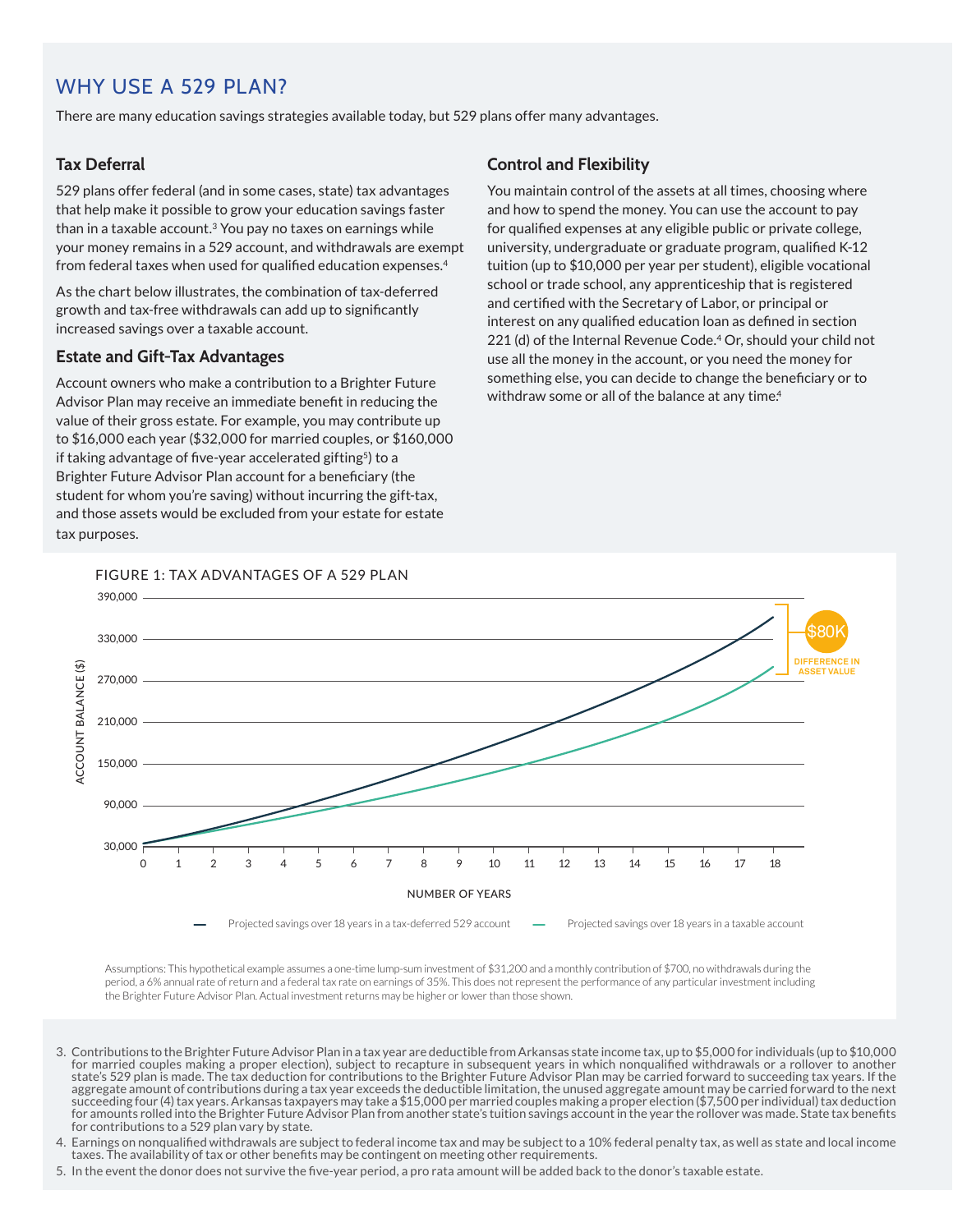# FLEXIBILITY IN INVESTMENT OFFERINGS

The Brighter Future Advisor Plan features portfolios that invest in iShares® Exchange Traded Funds (ETFs), which are designed around three key benefits that make sense in a college savings plan: index-like diversification for managing risk, transparency and low management fees to help increase after-expense returns.

With the Brighter Future Advisor Plan, you and your financial professional can construct a portfolio that suits your investment goals: choose from among individual portfolios, two types of managed portfolios, and an FDIC-insured savings portfolio.

#### **OPTION 1: iShares Year-of-Enrollment Portfolios**

Simply select the iShares Year-of-Enrollment Portfolio that most closely corresponds to the year that the beneficiary will begin college. As you near that date, the portfolio gradually and automatically shifts its investments from a more aggressive mix of iShares ETFs to a more conservative one, which will help to protect your principal as you get closer to the time you'll need the money to pay for college expenses (see Figure 2).

#### **OPTION 2: iShares Asset Allocation Portfolios**

These static portfolios are engineered to match a specific risk profile — aggressive, moderate, conservative or all fixed income that helps meet your needs (see Figure 3). You and your financial professional can decide when — or even if — to switch your assets to a different asset allocation.

#### OPTION 3: iShares Custom Portfolios

If you'd rather work with your financial professional to build your own customized allocation using up to 17 individual-fund portfolios (see Figure 4), the Brighter Future Advisor Plan can help make it happen.

#### OPTION 4: Savings Portfolio

Another option for you and your financial professional, the Savings Portfolio is an FDIC-insured portfolio and an alternative for those who are interested in income consistent with the preservation of principal.<sup>6</sup>



The allocation of each Year-of-Enrollment Portfolio's assets is managed using a quantitative model that has been developed based on a number of factors. There is no assurance that the recommended asset allocation will either maximize returns or minimize risk or be the appropriate allocation in all circumstances for every investor with a particular time horizon.

# YOUR FINANCIAL PROFESSIONAL IS THERE TO HELP

Saving for your child's education doesn't take a college degree, but it can sometimes seem difficult nonetheless. The good news is your financial professional is there to help. Financial professionals play an indispensable role at every stage of the investment process for saving for education, from setting goals to selecting an appropriate plan, to choosing the right mix of funds, to monitoring performance and making any necessary adjustments. That gives you the time to focus on the important things — making sure your child is ready.

#### FIGURE 2: iSHARES YEAR-OF-ENROLLMENT PORTFOLIO

<sup>6.</sup> The Savings Portfolio invests all of its assets in the Sallie Mae High-Yield Savings Account ("HYSA"). The HYSA is held in an omnibus savings account insured by the Federal Deposit Insurance Corporation ("FDIC"), which is held in trust by the Arkansas Section 529 Plan Review Committee ("Committee") at Sallie Mae Bank. Contributions to and earnings on the investments in the Savings Portfolio are insured by the FDIC on a pass-through basis to each account owner up to \$250,000, the maximum amount set by federal law. The amount of FDIC insurance provided to an account owner is based on the total of (a) the value of an account owner's investment in the Savings Portfolio; and (b) the value of all other accounts held by the account owner at Sallie Mae Bank, as determined by Sallie Mae Bank and FDIC regulations.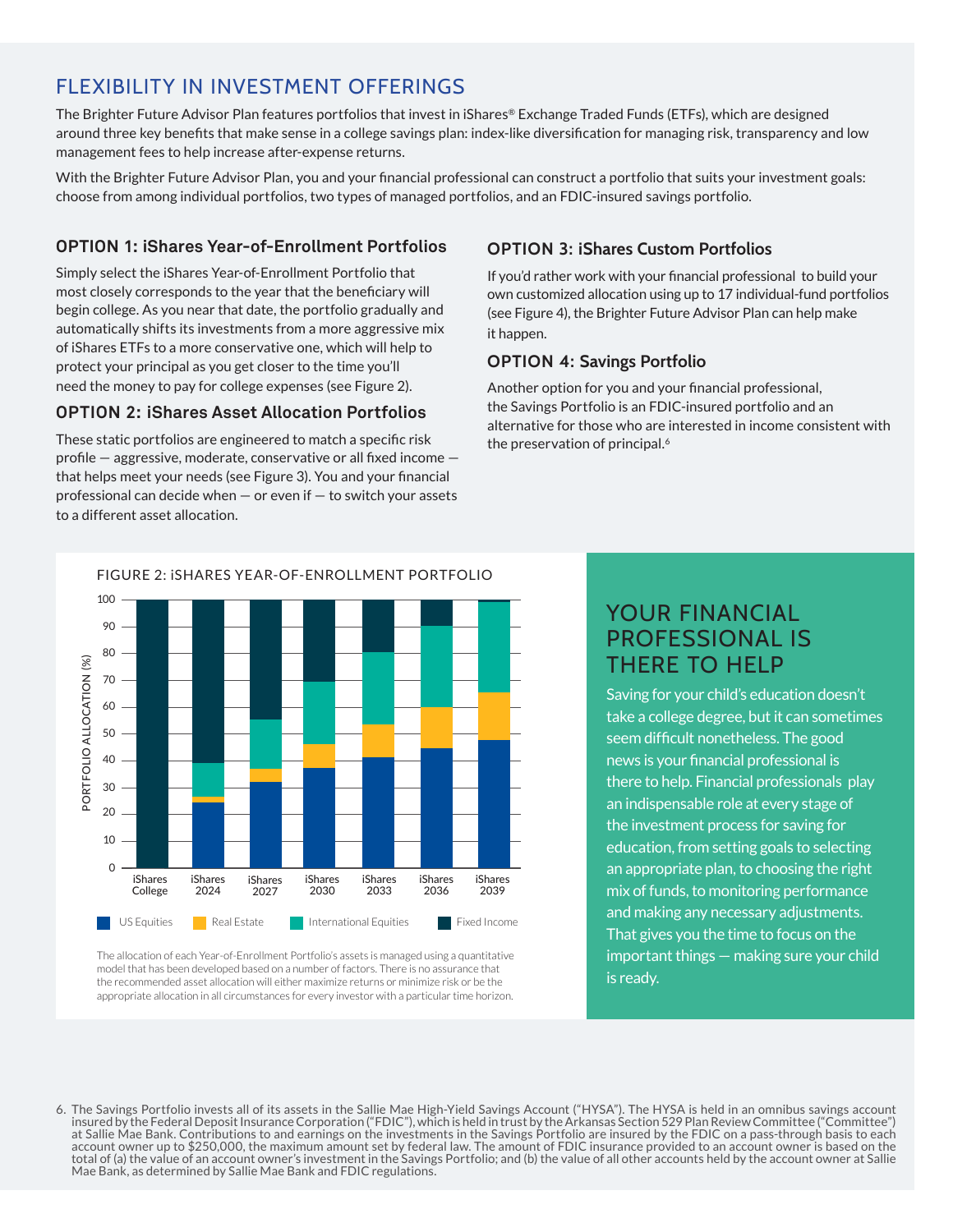#### FIGURE 3: iSHARES ASSET ALLOCATION PORTFOLIO



Portfolios with higher allocations to bonds and short-term investments tend to be less volatile than those with higher stock allocations. Less volatile portfolios generally may not decline in value as much when markets decline, but also may not appreciate in value as much when markets go up.

#### FIGURE 4: iSHARES CUSTOM PORTFOLIOS

| <b>U.S. Equities</b><br>iShares Russell 1000 Portfolio<br>iShares Russell 2000 Portfolio | Real Estate<br>iShares Core U.S. REIT Portfolio                           |
|------------------------------------------------------------------------------------------|---------------------------------------------------------------------------|
| iShares Core S&P Total U.S. Stock Market Portfolio                                       | <b>E</b> Fixed Income                                                     |
| iShares Core High Dividend Portfolio                                                     | iShares Core U.S. Aggregate Bond Portfolio<br>iShares TIPS Bond Portfolio |
| International Equities                                                                   | iShares 20+ Year Treasury Bond Portfolio                                  |
| iShares Core MSCI EAFE Portfolio                                                         | iShares Short Treasury Bond Portfolio                                     |
| iShares Core MSCI Emerging Markets Portfolio                                             | iShares 1-5 Year Investment Grade Corporate Bond Portfolio                |
| iShares Edge MSCI Min Vol EAFE Portfolio                                                 | iShares iBoxx \$ Investment Grade Corporate Bond Portfolio                |
| iShares Edge MSCI Min Vol Emerging Markets Portfolio                                     | iShares iBoxx \$ High Yield Corporate Bond Portfolio                      |
| iShares Core MSCI Total International Stock Portfolio                                    |                                                                           |

Portfolios that concentrate investments in a single sector will be more susceptible to factors affecting that sector and more volatile than funds that invest in many different sectors. REIT investments are subject to changes in economic conditions, credit risk and interest rate fluctuations. International investing involves risks, including risks related to foreign currency, limited liquidity, less government regulation and the possibility of substantial volatility due to adverse political, economic or other developments. These risks often are heightened for investments in emerging/ developing markets, in concentrations of single countries or smaller capital markets.

Fixed income risks include interest-rate and credit risk. Typically, when interest rates rise, there is a corresponding decline in bond values. Credit risk refers to the possibility that the bond issuer will not be able to make principal and interest payments. Non-investment-grade debt securities (high-yield/junk bonds) may be subject to greater market fluctuations, risk of default or loss of income and principal than higher-rated securities.

An investment in Treasury or TIPS funds is not insured or guaranteed by the Federal Deposit Insurance Corporation or any other government agency. There is no guarantee that dividends will be paid. The Min Vol Funds may experience more than minimum volatility as there is no guarantee that the underlying indexes' strategy of seeking to lower volatility will be successful.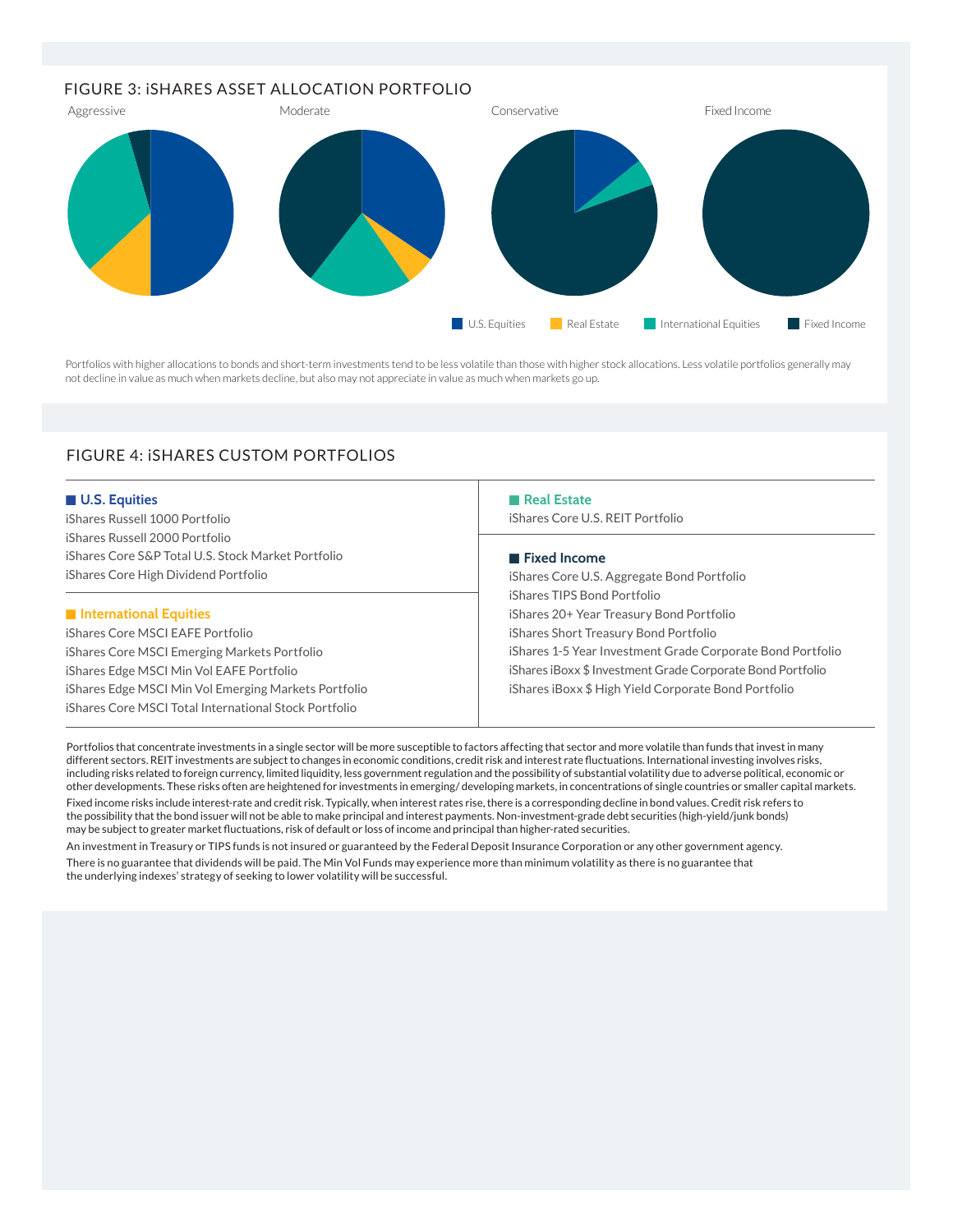# THE BRIGHTER FUTURE 529 ADVISOR PLAN